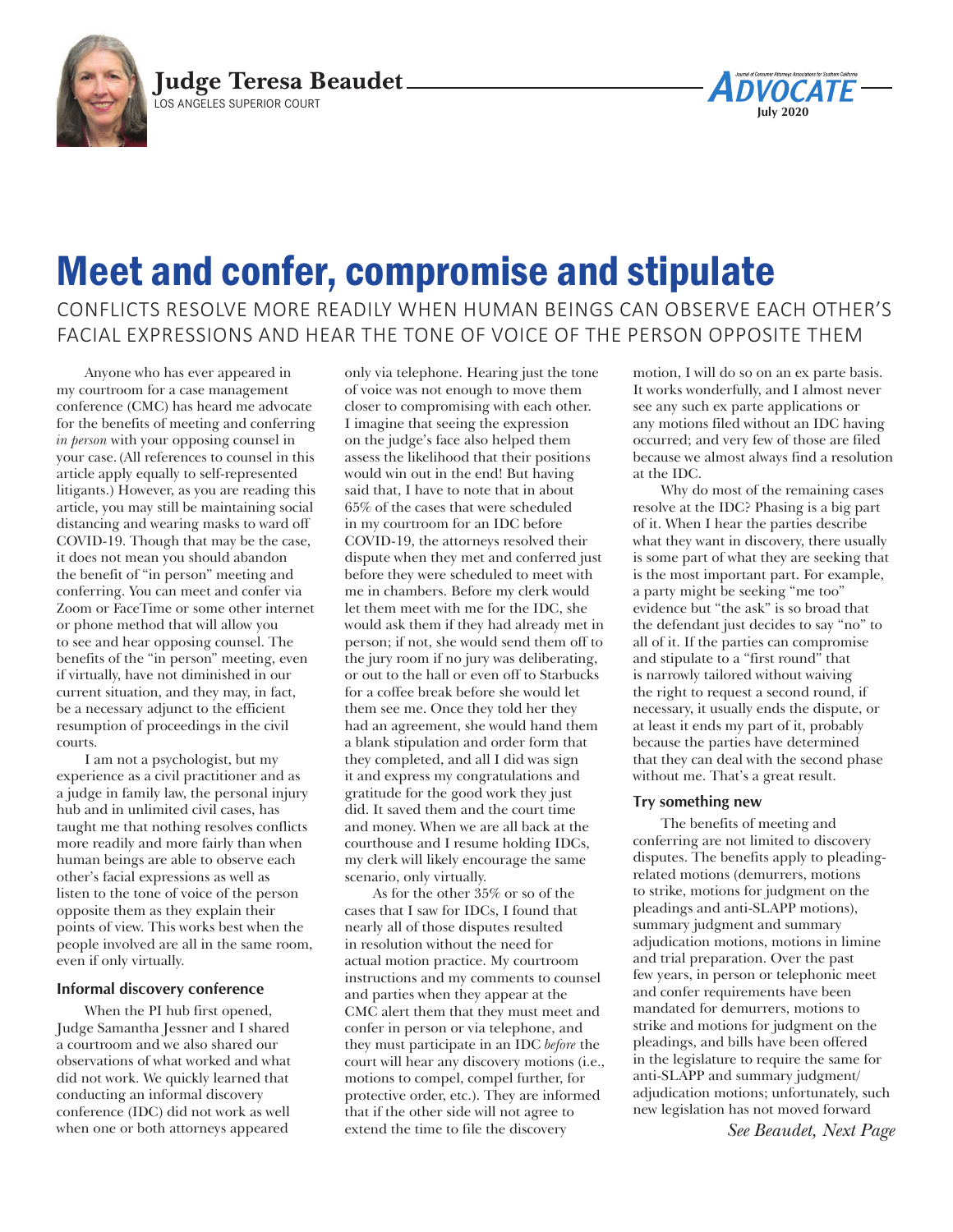while the legislature is understandably focused on the COVID-19 crisis. But the trend is toward encouraging the parties to resolve as many issues as possible through in-person or telephonic dialogue and not through single-spaced, lengthy (and often tone-deaf) letters that do not constitute "meeting and conferring" and rarely result in resolution. The benefits of actually meeting and conferring regarding demurrers alone has resulted in a significant decrease in the number of demurrers filed.

Although there currently is no requirement to meet and confer regarding an anti-SLAPP motion or a summary judgment/adjudication motion, why not give it a try? Anti-SLAPP motions consume a lot of time and money, and they take up what will now be even more precious judicial resources that will be needed to catch up on the backlog due to COVID-19. And the anti-SLAPP proceedings seem to never end because of the right to appeal and the attorney fees at issue. Wouldn't it be better to take a shot at fixing whatever arguably makes the pleading a SLAPP before using up all those resources? Summary judgment/ adjudication motions also could benefit from meeting and conferring. I have read many such motions where a cause of action is not defended in response to the MSJ/MSA. Wouldn't it be worthwhile to meet and confer with the other side in person (albeit virtually) or via telephone to see if they might not drop one or more of the causes of action rather than spend the time and money on a cause of action that is going nowhere?

## **Stipulations will streamline the proceeding**

Meeting and conferring in person or virtually or via telephone as part of trial preparation also will become even more critical than it has been in the past. Assuming we are able to find a way to empanel a civil jury while maintaining social distancing, that jury will be expecting a highly streamlined proceeding, and so will the judge in court trials. The best way to accomplish

that streamlining is for the parties to get together as early as possible to try to stipulate to as much as possible. The richest target for such streamlining is the exhibit list. Too often, parties throw every exhibit they have onto the joint exhibit list with the idea that they will sort it out later. That may be alright for the first round of discussions, but it is not alright for the final joint exhibit list filed with the court. In many courtrooms, including mine and the PI hub courts, the parties are obligated to meet and confer in person or via telephone before filing the final joint exhibit list to resolve as many objections to the exhibits as possible. Although parties regularly object on the basis of a lack of foundation or authentication to almost every exhibit on the list, rarely do such objections succeed. If you can see that there is a witness on the witness list who can lay the foundation or authenticate the document, then why not stipulate with the opposition that you have no objection to foundation or authentication assuming that the witness testifies thereto? That stipulation can be part of the joint exhibit list or a separate document.

As much as possible, I try to get the parties to stipulate in advance to the admission of exhibits that will be proffered at trial. What this means is that we know in advance of the start of the trial, that if, for example, the plaintiff asks a witness to turn to Exhibit 15, that exhibit will then be deemed admitted because we have so agreed in advance. There is no squabbling over the exhibit that just leads to jury confusion. And more importantly than ever, we can move right along. This approach definitely requires more time to be spent by the parties in advance of the final status conference (FSC). Because of the backlog that is expected, the court may not have as much time to spend with the parties at the FSC as in the past. Consequently, the parties should do everything in their power now to resolve their exhibit disputes beforehand.

Similarly, stipulations can be reached regarding the joint witness list before

filing it. Parties often will identify every possible percipient witness who may be called to testify, probably because counsel do not know for sure which witnesses will be available when the case finally does go to trial. Each of those witnesses also has a time estimate. It has been my experience that counsel know they will never call all of those witnesses, and they know which witnesses can be grouped together so they can indicate that only one or two of them will be called in the end with a greatly reduced time estimate. So, for example, if five witnesses who heard the alleged sexual harasser's comments have been identified on the joint witness list, each with a one-hour time estimate, but the intention is to call only two of them, for a total of two hours of testimony, why not expressly stipulate in your final joint witness list that you will call only two of the five for a total of two hours? That way both sides are protected because the universe of potential witnesses has been disclosed, but the court already has the benefit of knowing that the real time estimate is two hours, not five. Doing this yourselves, rather than making the court extract such a stipulation from you at the FSC, will save precious time that can be better used for more significant issues.

**May 2020**

**ADVOCATE** 

**July 2020**

Other topics that will be addressed at the FSC can also benefit from meeting and conferring in person or via telephone. Why not provide the court with a list of stipulated facts? I require the parties to have that discussion and it almost always results in stipulations that we can include in the joint statement of the case and in the jury instructions. I have yet to have a case where the parties determined that there were no useful stipulated facts upon which they could agree. And what about a questionnaire? Why not discuss in advance whether your case will benefit from a questionnaire and what should go into it? Here again, I require the parties to present a joint proposed questionnaire that they have worked out before I have to consider it. Usually, their proposal is pretty good and requires only modest fine tuning.

*See Beaudet, Next Page*